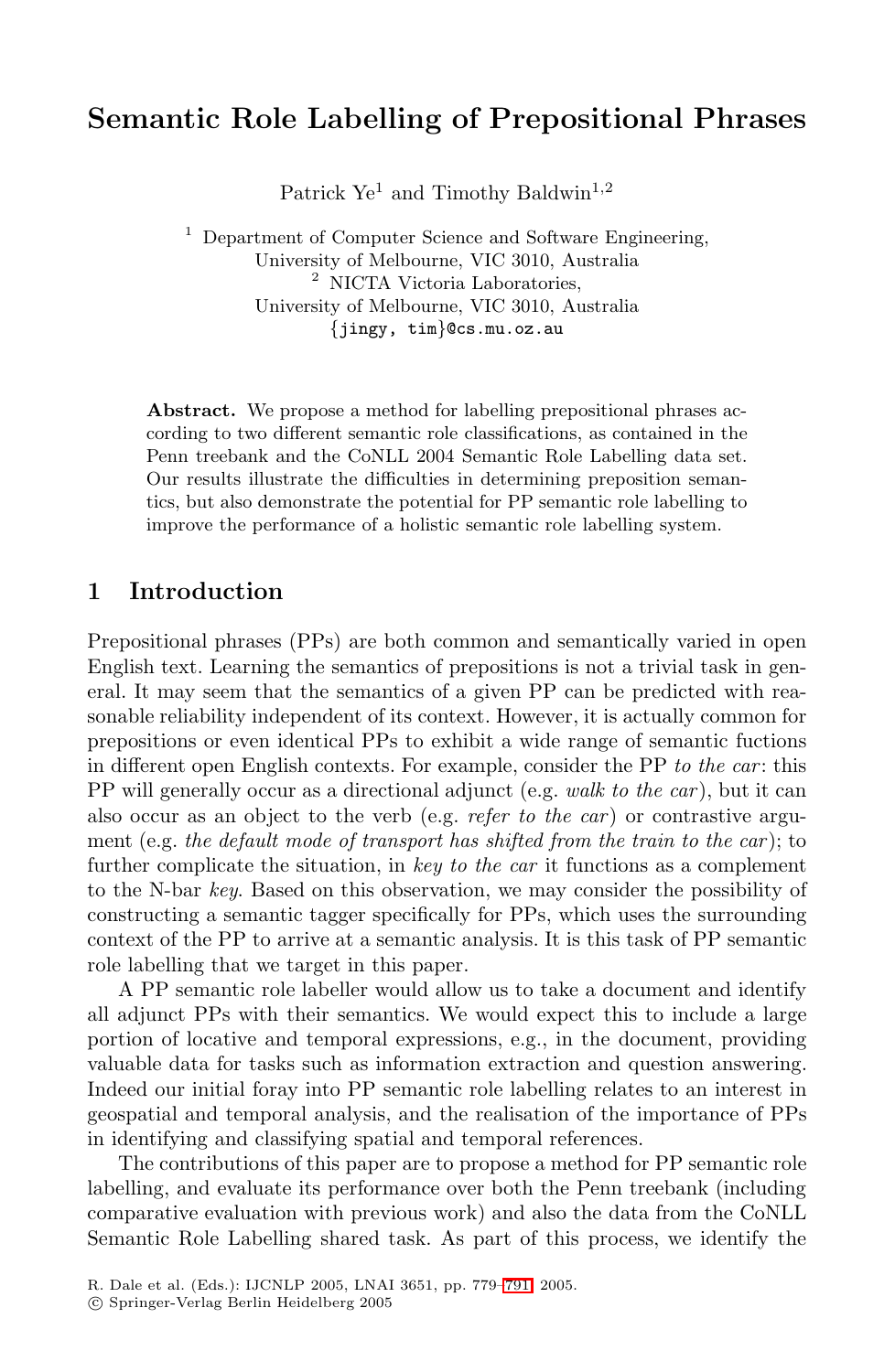

<span id="page-1-0"></span>**Fig. 1.** An example of the preposition semantic roles in Penn Teebank

level of complementarity of a dedicated PP semantic role labeller with a conventional holistic semantic role labeller, suggesting PP semantic role labelling as a potential avenue for boosting the performance of existing systems.

# **2 Preposition Semantic Role Disambiguation in Penn Treebank**

Significant numbers of prepositional phrases (PPs) in the Penn treebank [\[1\]](#page-11-1) are tagged with their semantic role relative to the governing verb. For example, Figure [1,](#page-1-0) shows a fragment of the parse tree for the sentence [Japan's reserves of gold, convertible foreign currencies, and special drawing rights] fell by a hefty *\$*1.82 billion in October to *\$*84.29 billion [the Finance Ministry said], in which the three PPs governed by the verb fell are tagged as, respectively: PP-EXT ("extend"), meaning how much of the reserve fell; PP-TMP ("temporal"), meaning when the reserve fell; and PP-DIR ("direction"), meaning the direction of the fall.

According to our analysis, there are 143 preposition semantic roles in the treebank. However, many of these semantic roles are very similar to one another; for example, the following semantic roles were found in the treebank: PP-LOC, PP-LOC-1, PP-LOC-2, PP-LOC-3, PP-LOC-4, PP-LOC-5, PP-LOC-CLR, PP-LOC-CLR-2, PP-LOC-CLR-TPC-1. Inspection of the data revealed no systematic semantic differences between these PP types. Indeed, for most PPs, it was impossible to distinguish the subtypes of a given superclass (e.g. PP-LOC in our example). We therefore decided to collapse the PP semantic roles based on their first semantic feature. For example, all semantic roles that start with PP-LOC are collapsed to the single class PP-LOC. Table [1](#page-2-0) shows the distribution of the collapsed preposition semantic roles.

 $[2]$  describe a system<sup>[1](#page-1-1)</sup> for disambiguating the semantic roles of prepositions in the Penn treebank according to 7 basic semantic classes. In their system, O'Hara and Weibe used a decision tree classifier, and the following types of features:

**– POS tags of surrounding tokens:** The POS tags of the tokens before and after the target preposition within a predefined window size. In O'Hara and Wiebe's work, this window size is 2.

<span id="page-1-1"></span><sup>1</sup> This system was trained with WEKA's J48 decision tree implementation.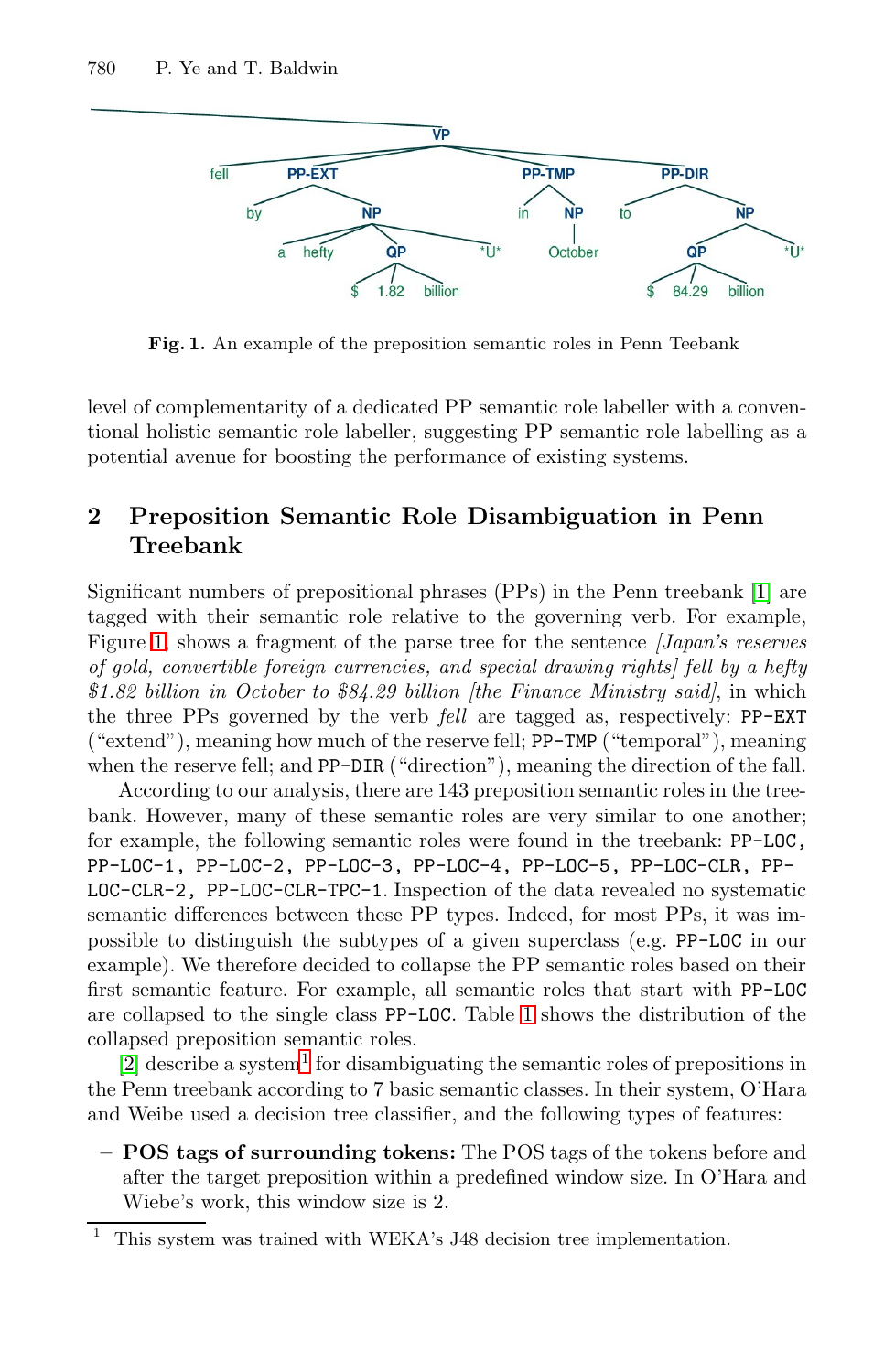<span id="page-2-0"></span>

| Semantic Role | Count | Frequency | Meaning                              |
|---------------|-------|-----------|--------------------------------------|
| PP-LOC        | 21106 | 38.2      | Locative                             |
| PP-TMP        | 12561 | 22.7      | Temporal                             |
| PP-CLR        | 11729 | 21.2      | "Closely related" (somewhere between |
|               |       |           | an argument and an adjunct)          |
| PP-DIR        | 3546  | 6.4       | Direction ( <i>from/to</i> X)        |
| PP-MNR        | 1839  | 3.3       | Manner (incl. instrumentals)         |
| PP-PRD        | 1819  | 3.3       | Predicate (non-VP)                   |
| PP-PRP        | 1182  | 2.1       | Purpose or reason                    |
| PP-CD         | 654   | 1.2.      | Cardinal (numeric adjunct)           |
| PP-PUT        | 296   | 0.5       | Locative complement of put           |

**Table 1.** Penn treebank semantic role distribution (top-9 roles)

- **POS tag of the target preposition**
- **The target preposition**
- **Word collocation:** All the words in the same sentence as the target preposition; each word is treated as a binary feature.
- **Hypernym collocation:** The WordNet hypernyms [\[3\]](#page-11-3) of the open class words before and after the target preposition within a predefined window size (set to 5 words); each hypernym is treated as a binary feature.

O'Hara and Wiebe's system also performs the following pre-classification filtering on the collocation features:

- **Frequency constraint:**  $f(coll) > 1$ , where coll is either a word from the word collocation or a hypernym from the hypernym collocation
- $-$  **Conditional independence threshold:**  $\frac{p(c|coll)-p(c)}{p(c)}$  >= 0.2, where *c* is a particular semantic role and coll is from the word collocation or a hypernym from the hypernym collocation

We began our research by replicating O'Hara and Wiebe's method and seeking ways to improve it. Our initial investigation revealed that there were around 44000 word and hypernym collocation features even after the frequency constraint filter and the conditional independence filter have been applied. We did not believe all these collocation features were necessary, and we deployed an additional ranking-based filtering mechanism over the collocation features to only select collocation features which occur in the top N frequency bins. Algorithm [1](#page-2-1) shows the details of this filtering mechanism.

This ranking-based filtering mechanism allows us to select collocation feature sets of differing size, and in doing so not only improve the training and tagging

<span id="page-2-1"></span>

| <b>Algorithm 1.</b> Ranking based filtering algorithm                            |  |
|----------------------------------------------------------------------------------|--|
| 1. Let s be the list that contains the frequency of all the collocation features |  |
| 2. Sort s in descending order                                                    |  |
| 3. $minFrequency = s[N]$                                                         |  |
| 4. Discard all features whose frequency is less than $minFrequency$              |  |
|                                                                                  |  |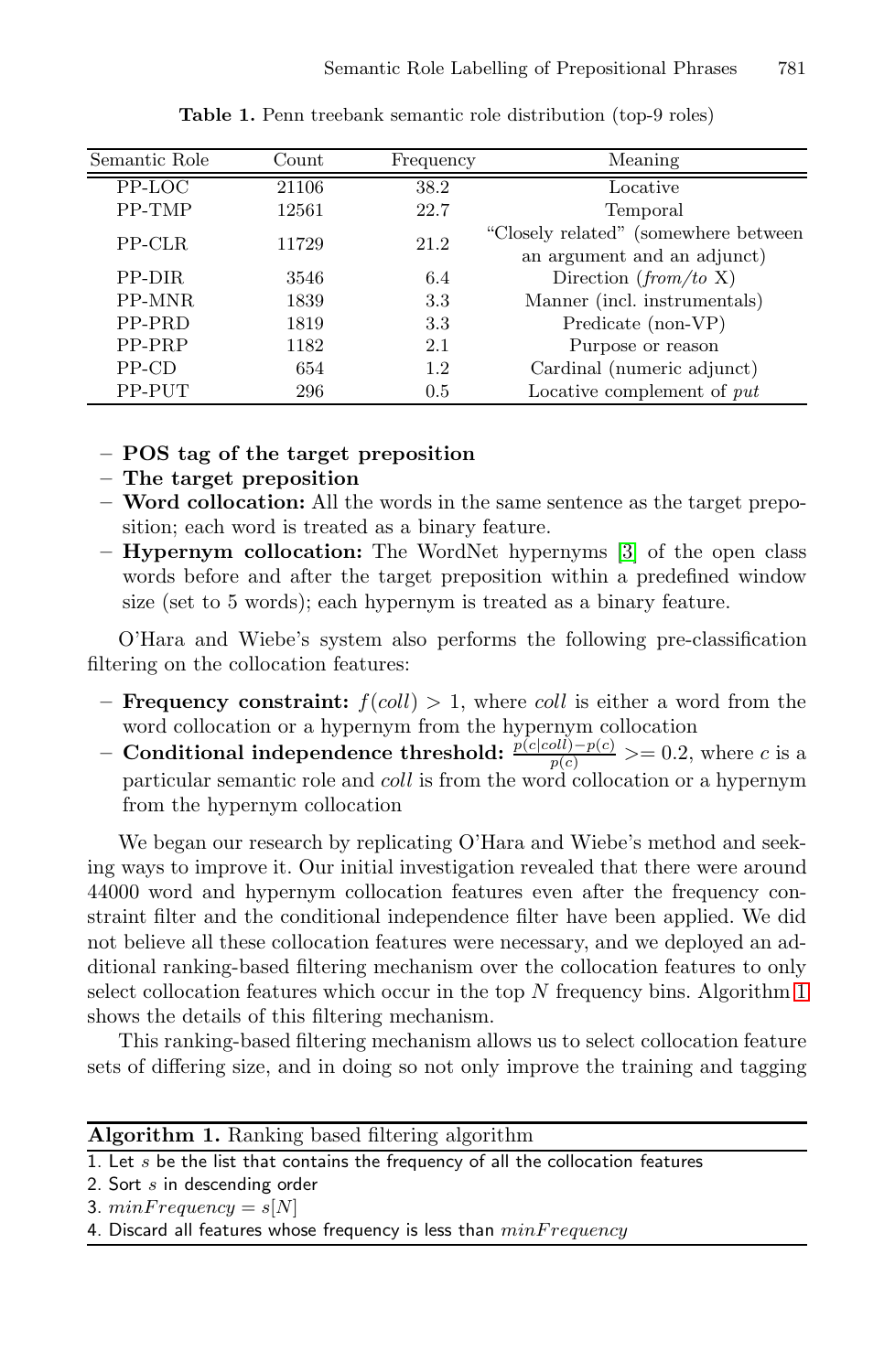|                | Accuracy $(\%)$ |                               |  |  |  |  |  |
|----------------|-----------------|-------------------------------|--|--|--|--|--|
| Ranking        |                 | Classifier $1$ Classifier $2$ |  |  |  |  |  |
| 10             | 74.75           | 81.28                         |  |  |  |  |  |
| 20             | 76.53           | 83.52                         |  |  |  |  |  |
| 50             | 79.21           | 86.34                         |  |  |  |  |  |
| 100            | 80.13           | 87.02                         |  |  |  |  |  |
| 300            | 81.32           | 87.62                         |  |  |  |  |  |
| 1000           | 82.34           | 87.71                         |  |  |  |  |  |
| all            | 82.76           | 87.45                         |  |  |  |  |  |
| O'Hara & Wiebe |                 | 85.8                          |  |  |  |  |  |

<span id="page-3-2"></span>**Table 2.** Penn treebank preposition semantic role disambiguation results

speed of the preposition semantic role labelling, but also observe how the number of collocation features affects the performance of the PP semantic role labeller and which collocation features are more important.

### **2.1 Results**

Since some of the preposition semantic roles in the treebank have extremely low frequencies, we decided to build our first classifier using only the top 9 semantic roles, as detailed in Table [1.](#page-2-0) We also noticed that the semantic roles PP-CLR, PP-CD and PP-PUT were excluded from O'Hara's system which only used PP-BNF, PP-EXT, PP-MNR, PP-TMP, PP-DIR, PP-LOC and PP-PRP, therefore we built a second classifier using only the semantic roles used by O'Hara's system[2](#page-3-0). The two classifiers were trained with a maximum entropy [\[4\]](#page-11-4) learner<sup>[3](#page-3-1)</sup>.

Table [2](#page-3-2) shows the results of our classifier under stratified 10-fold cross val-idation<sup>[4](#page-3-3)</sup> using different parameters for the rank-based filter. We also list the accuracy reported by O'Hara and Wiebe for comparison.

The results show that the performance of the classifier increases as we add more collocation features. However, this increase is not linear, and the improvement of performance is only marginal when the number collocation features is greater than 100. It also can be observed that there is a consistent performance difference between classifiers 1 and 2, which may suggest that PP-CLR may be harder to distinguish from other semantic roles. This is not totally surprising given the relatively vague definition of the semantics of PP-CLR. We return to analyse these results in greater depth in Section [4.](#page-9-0)

# **3 Preposition Semantic Role Labelling over the CoNLL 2004 Dataset**

Having built a classifier which has reasonable performance on the task of treebank preposition semantic role disambiguation, we decided to investigate

<span id="page-3-0"></span><sup>&</sup>lt;sup>2</sup> PP-BNF with only 47 counts was not used by the second classifier.

<sup>3</sup> [http://homepages.inf.ed.ac.uk/s0450736/maxent](http://homepages.inf.ed.ac.uk/s0450736/maxent_toolkit.html) toolkit.html

<span id="page-3-3"></span><span id="page-3-1"></span><sup>4</sup> O'Hara's system was also evaluated using stratified 10-fold cross validation.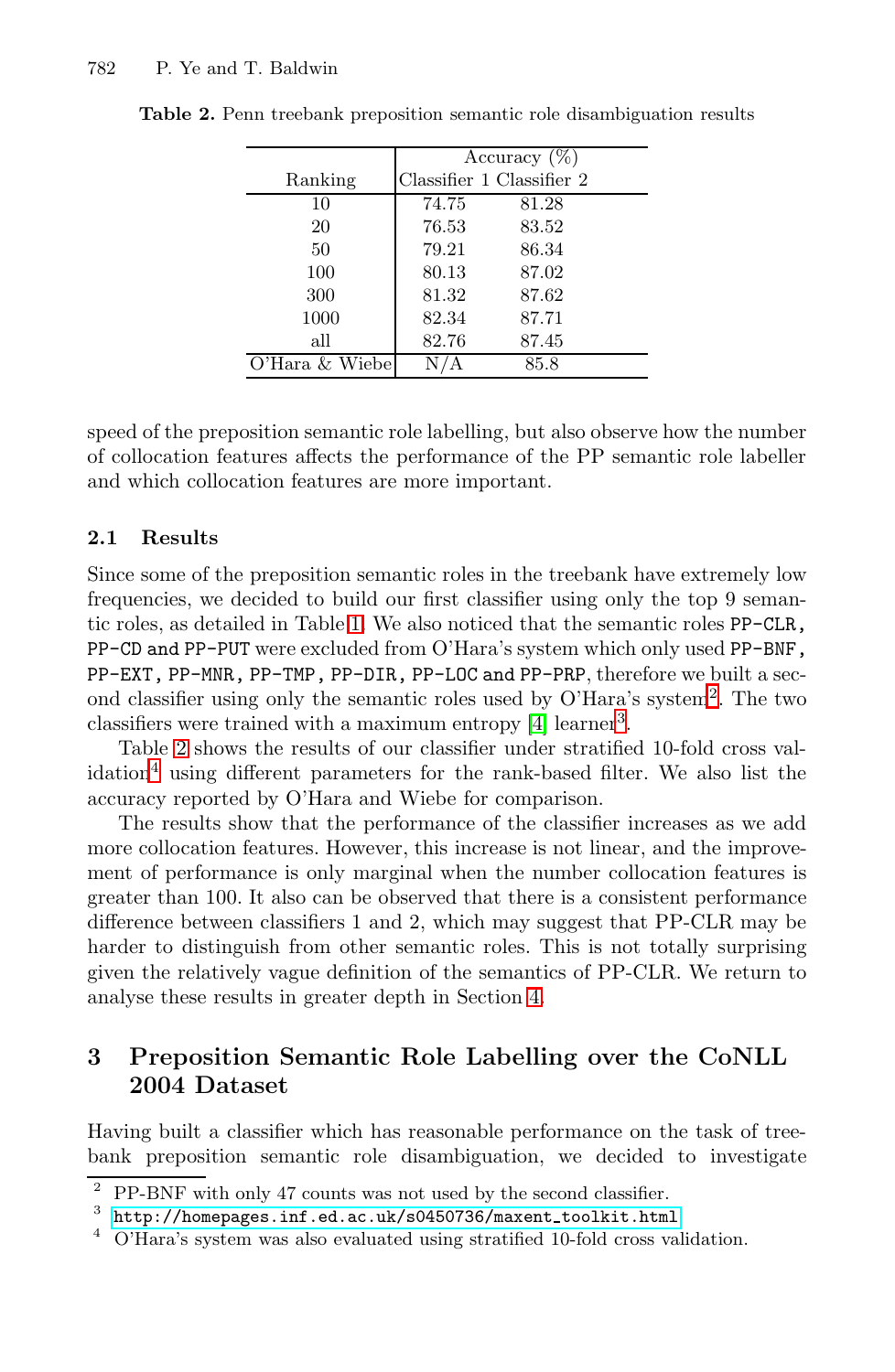whether we could use the same feature set to perform PP semantic role labelling over alternate systems of PP classification. We chose the 2004 CoNLL Semantic Role Labelling (SRL) dataset [\[5\]](#page-11-5) because it contained a wide range of semantic classes of PPs, in part analogous to the Penn treebank data, and also because we wished to couple our method with a holistic SRL system to demonstrate the ability of PP semantic role labelling to enhance overall system performance.

Since the focus of the CoNLL data is on SRL relative to a set of pre-determined verbs for each sentence input,<sup>[5](#page-4-0)</sup> our primary objective is to investigate whether the performance of SRL systems in general can be improved in any way by an independent preposition SRL system. We achieve this by embedding our PP classification method within an existing holistic SRL system—that is a system which attempts to tag all semantic role types in the CoNLL 2004 data—through the following three steps:

- 1. Perform SRL on each preposition in the CoNLL dataset;
- 2. Merge the output of the preposition SRL with the output of a given verb SRL system over the same dataset;
- 3. Perform standard CoNLL SRL evaluation over the merged output.

The details of preposition SRL and combination with the output of a holistic SRL system are discussed below.

### **3.1 Breakdown of the Preposition Semantic Role Labelling Problem**

Preposition semantic role labelling over the CoNLL dataset is considerably more complicated than the task of disambiguating preposition semantic roles in the Penn treebank. There are three separate subtasks which are required to perform preposition SRL:

- 1. **PP Attachment:** determining which verb to attach each preposition to.
- 2. **Preposition Semantic Role Disambiguation**
- 3. **Argument Segmentation:** determining the boundaries of the semantic roles.

The three subtasks are not totally independent of each other, as we demonstrate in the results section, and improved performance over one of the subtasks does not necessarily correlate with an improvement in the final results.

## **3.2 PP Attachment Classification**

PP attachment (PPA) classification is the first step of preposition semantic role labelling and involves determining the verb attachment site for a given preposition, i.e. which of the pre-identified verbs in the sentence the preposition is

<span id="page-4-0"></span> $^5$  Note that the CoNLL 2004 data identifies certain verbs as having argument structure, and that the semantic role annotation is relative to these verbs only. This is often not the sum total of all verbs in a given sentence: the verbs in relative clauses, e.g., tend not to be identified as having argument structure.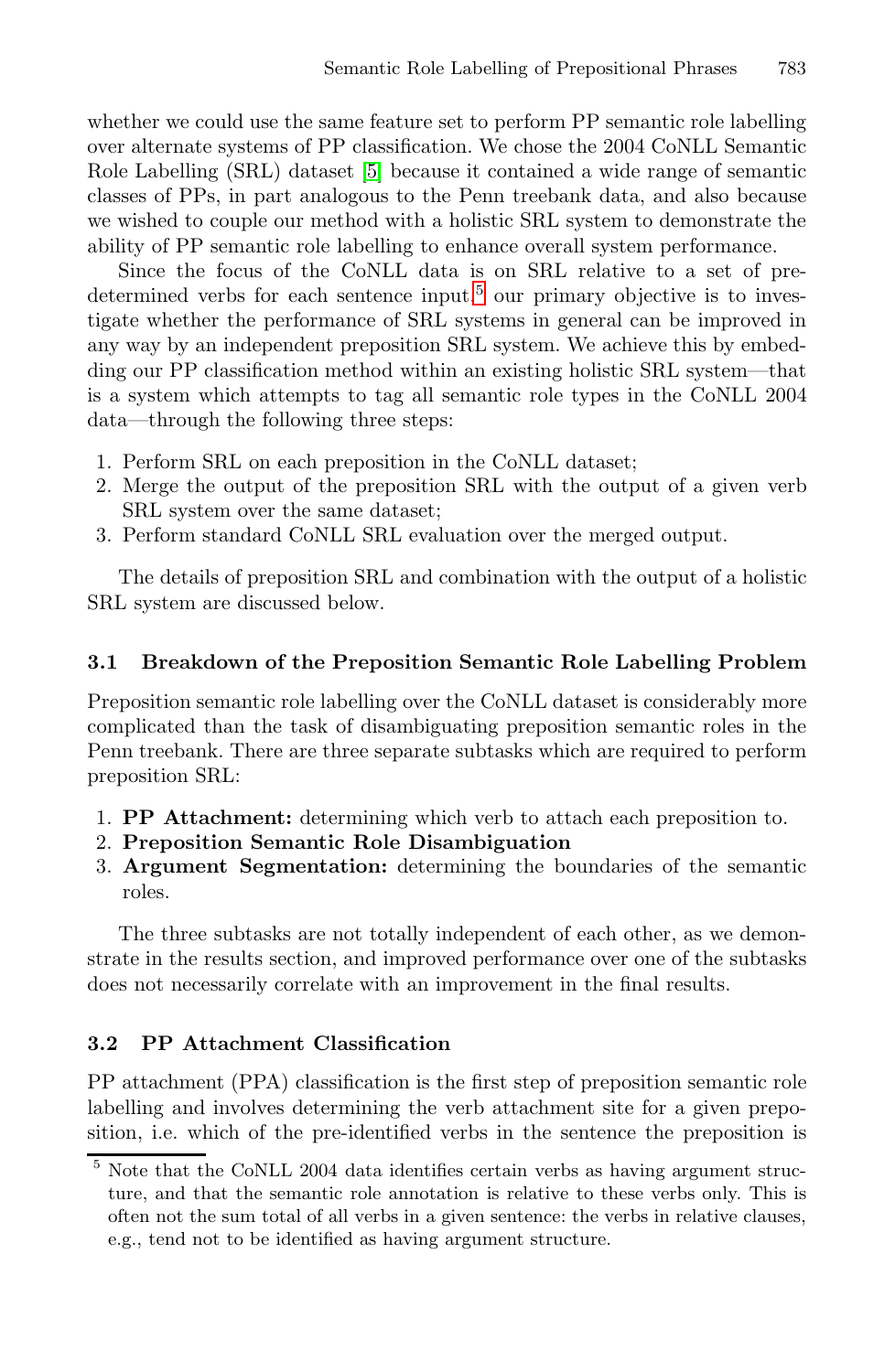governed by. Normally, this task would be performed by a parser. However, since the CoNLL dataset contains no parsing information<sup>[6](#page-5-0)</sup> and we did not want to use any resources not explicitly provided in the CoNLL data, we had to construct a PPA classifier to specifically perform this task.

This classifier uses the following features, all of which are derived from information provided in the CoNLL data:

- **POS tags of surrounding tokens:** The POS tags of the tokens before and after the target preposition within a window size of 2 tokens  $([-2, 2])$ .
- **POS tag of the target preposition**
- **The target preposition**
- **Verbs and their relative position (VerbRelPos):** All the (preidentified) verbs in the same sentence as the target preposition and their relative positions to the preposition are extracted as features. Each (verb, relative position) tuple is treated as a binary feature. The relative positions are determined in a way such that the 1st verb before the preposition will be given the position −1, the 2nd verb before the preposition will be given the position  $-2$ , and so on.
- **The type of the clause containing the target preposition**
- **Neighbouring chunk type:** The types (NP, PP, VP, etc.) of chunks before and after the target preposition within a window of 3 chunks.
- **Word collocation (WordColl):** All the open class words in the phrases before and after the target preposition within a predefined window of 3 chunks.
- **Hypernym collocation (HyperColl):** All the hypernyms from the open class words in the phrases before and after the target preposition within a predefined window of 3 chunks.
- **Named Entity collocation NEColl:** All the named entity information from the phrases before and after the target preposition within a predefined window of 3 chunks.

The PPA classifier outputs the relative position of the governing verb to the target preposition, or None if the preposition does not have a semantic role.

We trained the PPA classifier over the CoNLL 2004 training set, and tested it on the testing set. Table [3](#page-6-0) shows the distribution of the classes in the testing set.

The same maximum entropy learner used in the treebank SRL task was used to train the PPA classifier. The accuracy of this classifier on the CoNLL 2004 testing set is 78.99%.

## **3.3 Preposition Semantic Role Disambiguation**

For the task of preposition semantic role disambiguation (SRD), we constructed a classifier using the same features as the PPA classifier, with the following differences:

<span id="page-5-0"></span><sup>6</sup> The CoNLL 2005 SRL data does contain parse trees for the sentences, possibly obviating the need for independent verb attachment classification.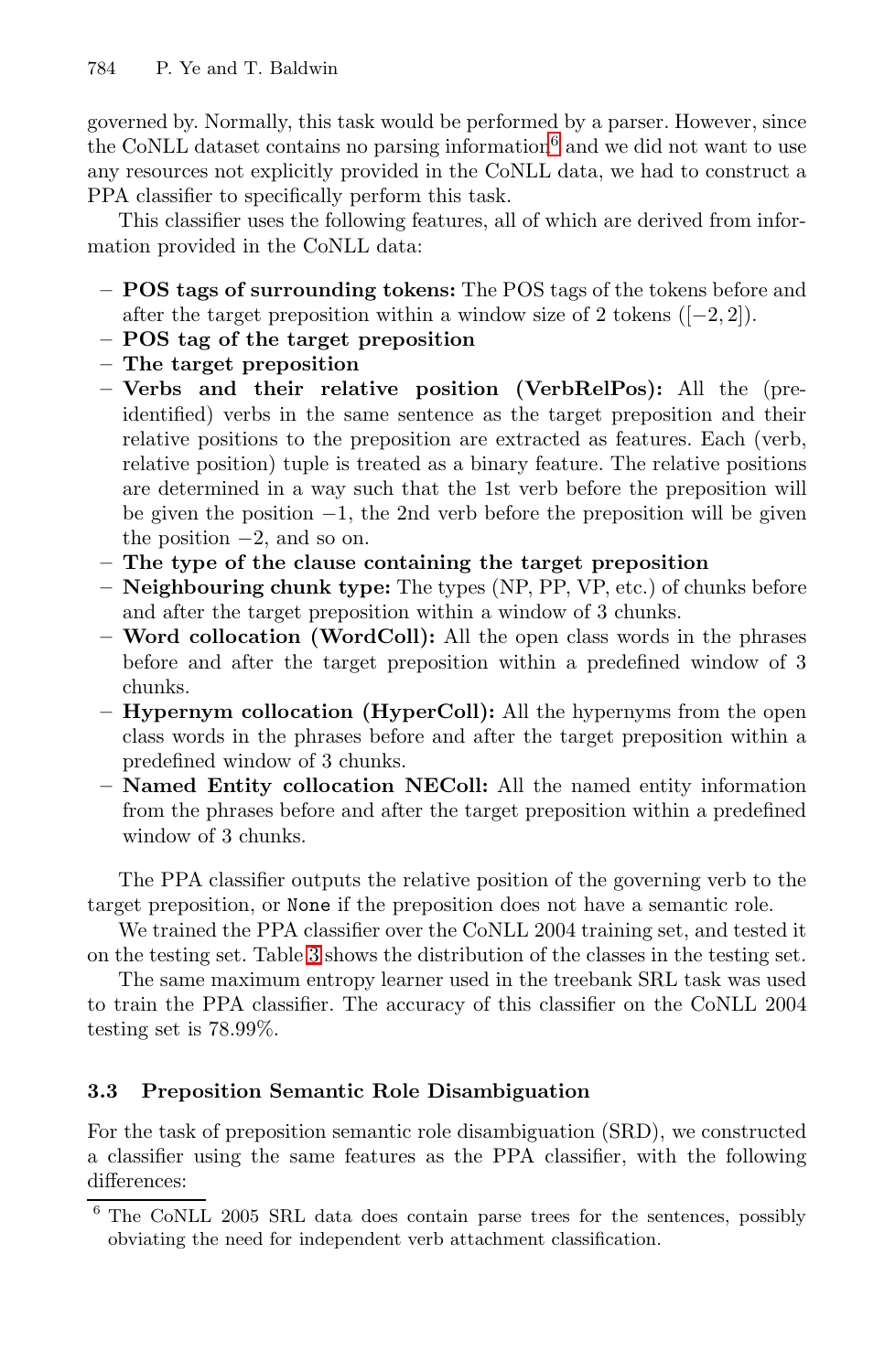| <b>PPA</b>     | Count | Frequency |
|----------------|-------|-----------|
| None           | 3005  | 60.71     |
| $-1$           | 1454  | 29.37     |
| 1              | 411   | 8.30      |
| $-2$           | 40    | 0.81      |
| $\overline{2}$ | 29    | 0.59      |
| 3              | 8     | 0.16      |
| -3             | 2     | 0.04      |
| $-6$           | 1     | 0.02      |

**Table 3.** PPA class distribution

<span id="page-6-1"></span><span id="page-6-0"></span>**Table 4.** CoNLL 2004 semantic role distribution in the CoNLL 2004 test dataset(top-14 roles)

| Semantic Role  | $_{\rm Count}$ | Frequency | Meaning                 |
|----------------|----------------|-----------|-------------------------|
| A <sub>1</sub> | 424            | 21.79     | Argument 1              |
| A <sub>2</sub> | 355            | 18.24     | Argument 2              |
| AM-TMP         | 299            | 15.36     | Temporal adjunct        |
| AM-LOC         | 188            | 9.66      | Locative adjunct        |
| A0             | 183            | 9.40      | Argument 0              |
| AM-MNR         | 125            | 6.42      | Manner adjunct          |
| A3             | 106            | 5.45      | Argument 3              |
| $AM-ADV$       | 71             | 3.65      | General-purpose adjunct |
| A4             | 44             | 2.26      | Argument 4              |
| AM-CAU         | 40             | 2.06      | Causal adjunct          |
| AM-PNC         | 32             | 1.64      | Purpose adjunct         |
| AM-DIS         | 32             | 1.64      | Discourse marker        |
| AM-DIR         | 19             | 0.97      | Directional adjunct     |
| $AM-EXT$       | 7              | 0.36      | Extent adjunct          |

- 1. The window size for the POS tags of surrounding tokens is 5 tokens.
- 2. The window sizes for the **WordColl**, the **HyperColl** and the **NeColl** features are set to include the entire sentence.

We trained the SRD classifier once again on the CoNLL 2004 training set, and tested it on the testing set. Table [4](#page-6-1) shows the distribution of the classes in the testing set.

We used the same maximum entropy leaner as for the PPA classifier to train the SRD classifier. The accuracy of the SRD classifier on the CoNLL 2004 testing set is 58.68%.

#### **3.4 Argument Segmentation**

In order to determine the extent of each NP selected for by a given preposition (i.e. the span of words contained in the NP), we use a simple regular expression over the chunk parser analysis of the sentence provided in the CoNLL 2004 data,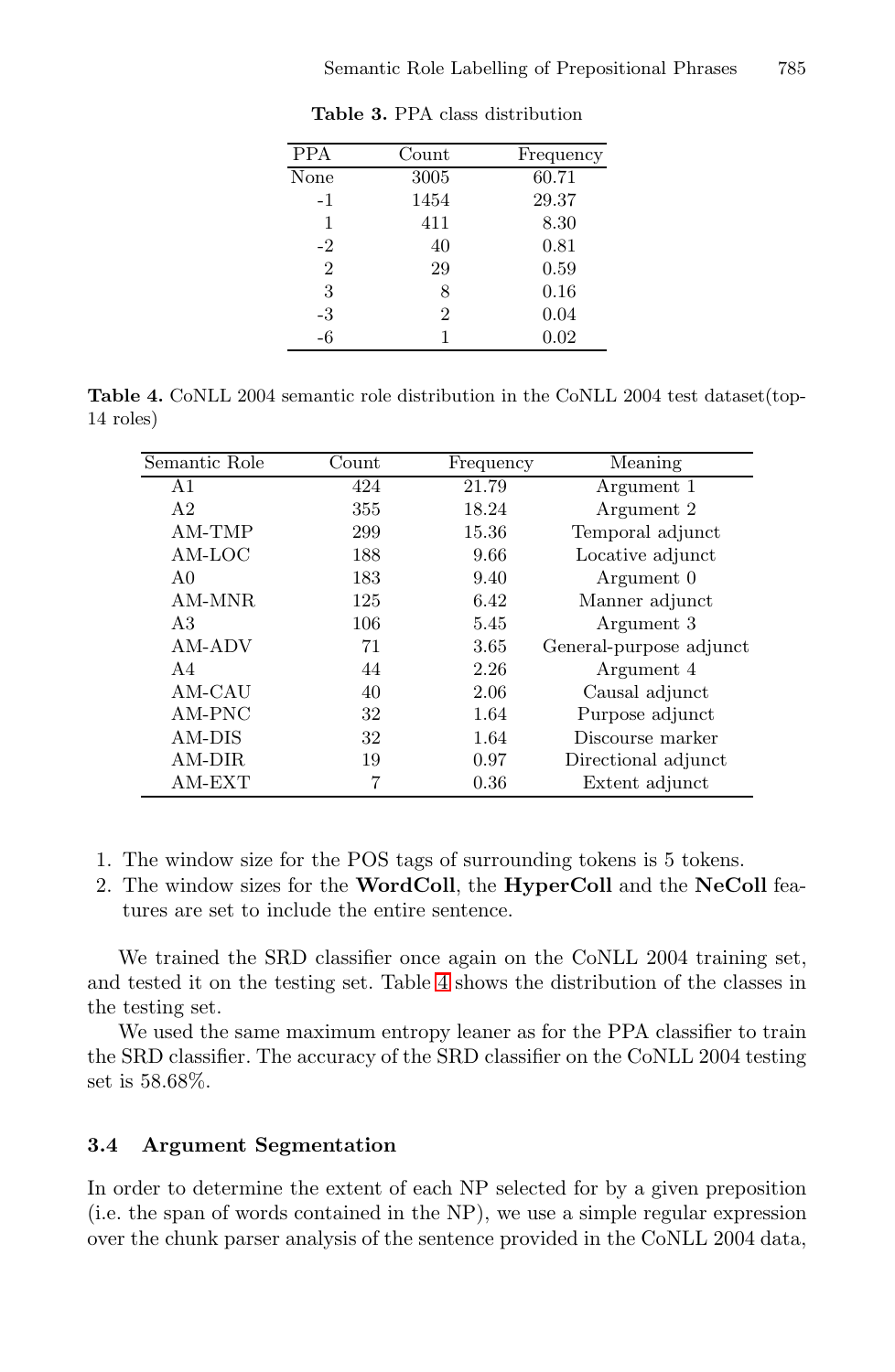namely: PP NP<sup>+</sup>. We additionally experimented with a robust statistical parser [\[6\]](#page-12-0) to determine PP extent, but found that the regular expression-based method performed equally well or marginally better, without requiring any resources external to the original task data.

We make no attempt to perform separate evaluation of this particular subtask because without the semantic role information, no direct comparison can be made with the CoNLL data.

### **3.5 Combining the Output of the Subtasks**

Once we have identified the association between verbs and prepositions, and disambiguated the semantic roles of the prepositions, we can begin the process of creating the final output of the preposition semantic role labelling system. This takes place by identifying the data column corresponding to the verb governing each classified PP in the CoNLL data format (as determined by the PPA classifier), and recording the semantic role of that PP (as determined by the SRD classifier) over the full extent of the PP (as determined by the segmentation classifier).

### <span id="page-7-1"></span>**3.6 Merging the Output of Preposition SRL and Verb SRL**

Once we have generated the output of the preposition SRL system, we can proceed to the final stage where the semantic roles of the prepositions are merged with the semantic roles of an existing holistic SRL system.

It is possible, and indeed likely, that the semantic roles produced by the two systems will conflict in terms of overlap in the extent of labelled constituents and/or the semantic role labelling of constituents. To address any such conflicts, we designed three merging strategies to identify the right balance between the outputs of the two component systems:

- **S1** When a conflict is encountered, only use the semantic role information from the holistic SRL system.
- **S2** When a conflict is encountered, if the start positions of the semantic role are the same for both SRL systems, then replace the semantic role of the holistic SRL system with that of the preposition SRL system, but keep the holistic SRL system's boundary end.
- **S3** When a conflict is encountered, only use the semantic role information from the preposition SRL system.

### **3.7 Results**

To evaluate the performance of our preposition SRL system, we combined its outputs with the 3 top-performing holistic SRL systems from the CoNLL 2004 SRL shared task.[7](#page-7-0) The three systems are [\[7\]](#page-12-1), [\[8\]](#page-12-2) and [\[9\]](#page-12-3). Furthermore, in order to establish the upper bound of the improvement of preposition SRL on verb

<span id="page-7-0"></span> $^7$  Using the test data outputs of the three systems made available at [http://www.lsi.upc.edu/](http://www.lsi.upc.edu/~srlconll/st04/st04.html)∼srlconll/st04/st04.html.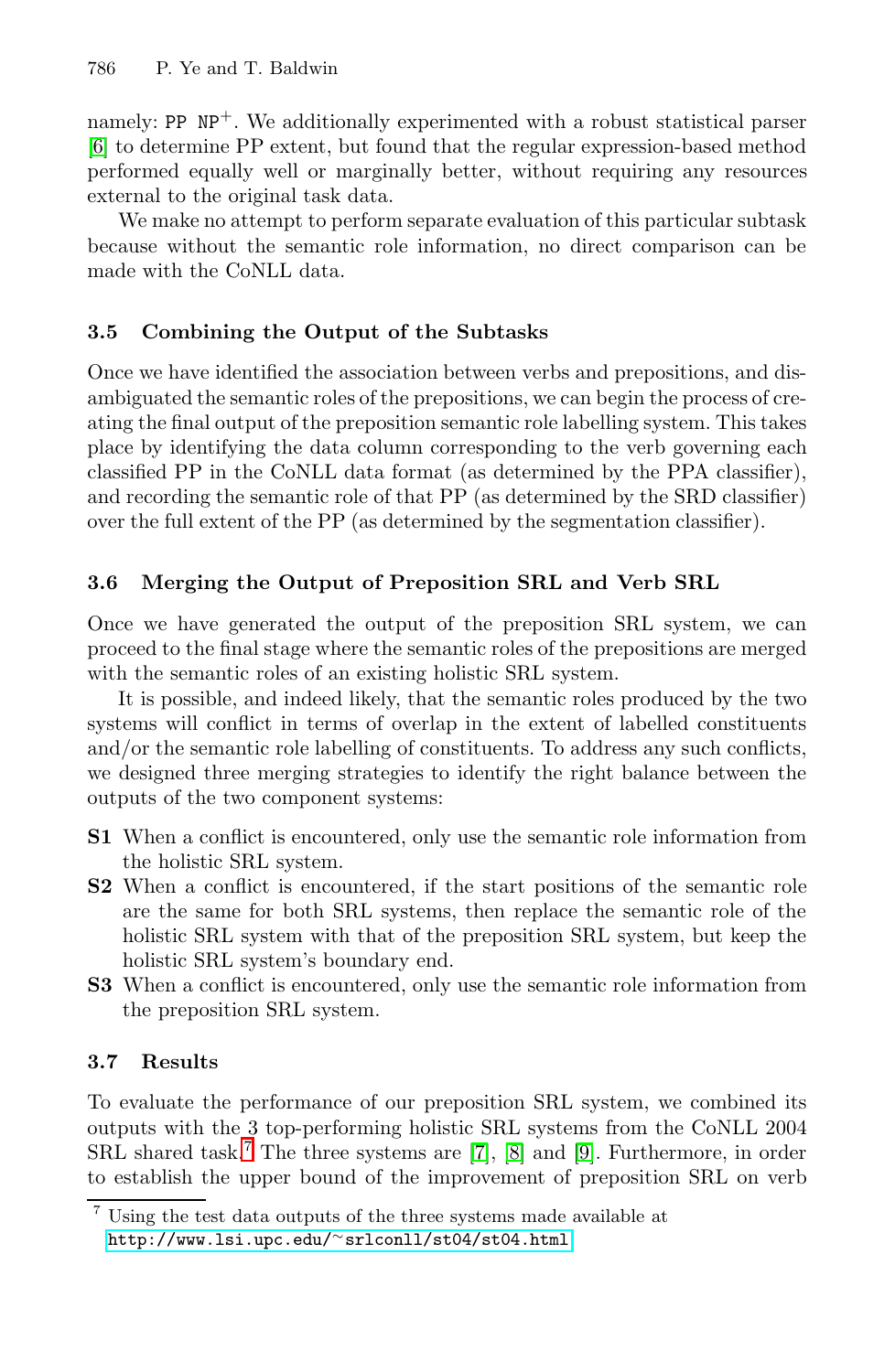|                                                                                              | $\rm SRD_{AUTO}$ |   |              |   |              |              | $\rm SRD_{ORACIF}$ |           |  |   |   |  |
|----------------------------------------------------------------------------------------------|------------------|---|--------------|---|--------------|--------------|--------------------|-----------|--|---|---|--|
|                                                                                              | $SEG_{NP}$       |   | $SEG$ ORACLE |   | $SEG_{NP}$   |              |                    | SEGORACLE |  |   |   |  |
|                                                                                              |                  | R | $\mathbf{F}$ | P | $\mathbf{R}$ | $\mathbf{F}$ | P                  | $R$ F     |  | P | R |  |
| VA <sub>AUTO</sub> 38.77 4.58 8.2 55.12 6.96 12.36 62.68 7.42 13.27 <b>91.41</b> 11.53 20.48 |                  |   |              |   |              |              |                    |           |  |   |   |  |
| VA <sub>ORACLE</sub> 42.2 6.96 11.95 56.64 10.36 17.51 71.64 11.81 20.28 99.37 18.15 30.69   |                  |   |              |   |              |              |                    |           |  |   |   |  |

<span id="page-8-0"></span>**Table 5.** Preposition SRL results before merging with the holistic SRL systems, (P = precision,  $R = \text{recall}, F = F\text{-score}$ ; above-baseline results in **boldface**)

<span id="page-8-1"></span>**Table 6.** Preposition SRL combined with [\[7\]](#page-12-1) (P = precision, R = recall, F = F-score; above-baseline results in **boldface**)

|                |                                                                                             | <b>SRD<sub>AUTO</sub></b> |                   |       |                  |                               |                                        |                         | <b>SRD</b> ORACLE |                |                  |                                        |       |  |
|----------------|---------------------------------------------------------------------------------------------|---------------------------|-------------------|-------|------------------|-------------------------------|----------------------------------------|-------------------------|-------------------|----------------|------------------|----------------------------------------|-------|--|
|                |                                                                                             | $SEG_{NP}$                |                   |       | <b>SEGORACLE</b> |                               |                                        | $SEG_{NP}$              |                   |                | <b>SEGORACLE</b> |                                        |       |  |
|                |                                                                                             |                           | R                 | F     |                  | R                             | F                                      | Р                       | R                 |                |                  | R                                      |       |  |
|                | ORIG                                                                                        | 72.43                     | 66.77             | 69.49 | 72.43            | 66.77                         | 69.49                                  | 72.43                   | 66.77             | 69.49          | 72.43            | 66.77                                  | 69.49 |  |
| S <sub>1</sub> | VA auto<br>VA <sub>ORACLE</sub> 71.92 <b>67.02</b> 69.38                                    |                           | 72.00 66.84 69.32 |       | 72.08            | 66.91                         | 69.40<br>71.97 67.30 69.55 72.29 67.39 | 72.13                   | 66.95             | 69.44<br>69.75 | 72.31<br>72.81   | 67.11<br>68.12 70.39                   | 69.61 |  |
| S <sub>2</sub> | <b>VA<sub>AUTO</sub></b><br>$VA_{ORACIF}$ 71.01 66.16 68.50 69.78 65.21 67.42               |                           |                   |       |                  | 71.34 66.22 68.68 70.66 65.60 |                                        | 68.04 73.12 67.89 70.41 | 73.68 68.67 71.08 |                |                  | 73.42 68.16 70.69<br>74.35 69.55 71.87 |       |  |
| S <sub>3</sub> | <b>VAAUTO</b><br>VA <sub>ORACLE</sub> 70.38 65.91 68.07 73.10 68.67 70.81 75.58 70.82 73.12 | 70.10                     | 65.00             | 67.46 |                  | 72.25 66.83                   |                                        | 69.43 73.12 67.84 70.38 |                   |                |                  | 77.16 71.39 74.16<br>81.42 76.55 78.91 |       |  |

<span id="page-8-2"></span>**Table 7.** Preposition SRL combined with  $[8]$  (P = precision, R = recall, F = F-score; above-baseline results in **boldface**)

|                                        |                                                                                                                                                                                                  | $SRD_{\text{AUTO}}$ |       |           |             |            |       |       | SRD <sub>ORACLE</sub> |       |             |                                                                                                                                                                                                                               |       |  |  |
|----------------------------------------|--------------------------------------------------------------------------------------------------------------------------------------------------------------------------------------------------|---------------------|-------|-----------|-------------|------------|-------|-------|-----------------------|-------|-------------|-------------------------------------------------------------------------------------------------------------------------------------------------------------------------------------------------------------------------------|-------|--|--|
|                                        |                                                                                                                                                                                                  | $SEG_{NP}$          |       | SEGORACLE |             | $SEG_{NP}$ |       |       | <b>SEGORACLE</b>      |       |             |                                                                                                                                                                                                                               |       |  |  |
|                                        |                                                                                                                                                                                                  | P                   | R     | F         | Р           | R.         | F     | P     | R.                    | F     | Р           | R                                                                                                                                                                                                                             | F     |  |  |
|                                        | ORIG                                                                                                                                                                                             | 70.07               | 63.07 |           | 66.39 70.07 | 63.07      | 66.39 | 70.07 | 63.07                 | 66.39 | 70.07       | 63.07                                                                                                                                                                                                                         | 66.39 |  |  |
|                                        | VA <sub>AUTO</sub> 68.50 <b>63.79</b> 66.06 69.17 <b>64.44 66.72</b> 69.37 <b>64.60 66.90</b><br>VA <sub>ORACLE</sub> 68.18 <b>64.59</b> 66.33 68.93 <b>65.57 67.21</b> 69.75 <b>66.09 67.87</b> |                     |       |           |             |            |       |       |                       |       |             |                                                                                                                                                                                                                               |       |  |  |
| S1<br>S <sub>2</sub><br>S <sub>3</sub> |                                                                                                                                                                                                  |                     |       |           |             |            |       |       |                       |       | 71.65       |                                                                                                                                                                                                                               |       |  |  |
|                                        | VA <sub>AUTO</sub> 68.21 63.52 65.79 68.31 63.64 65.89 70.53 65.68 68.02 71.87                                                                                                                   |                     |       |           |             |            |       |       |                       |       |             |                                                                                                                                                                                                                               |       |  |  |
|                                        | VA <sub>ORACLE</sub> 67.77 64.19 65.93 67.50 64.19 65.81 71.43 67.68 69.51                                                                                                                       |                     |       |           |             |            |       |       |                       |       | $\bf 73.51$ | 70.58 65.73 68.07<br>68.18 69.87<br>66.94 69.32<br>69.95 71.69<br>67.14 62.30 64.63 69.39 64.23 66.71 70.19 65.14 67.57 74.34 68.81 71.47<br>VAORACLE 66.79 63.22 64.96 69.58 66.05 67.76 71.98 68.14 70.01 77.87 73.93 75.85 |       |  |  |
|                                        | VA auto                                                                                                                                                                                          |                     |       |           |             |            |       |       |                       |       |             |                                                                                                                                                                                                                               |       |  |  |
|                                        |                                                                                                                                                                                                  |                     |       |           |             |            |       |       |                       |       |             |                                                                                                                                                                                                                               |       |  |  |

SRL, and investigate how the three subtasks interact with each other and what their respective limits are, we also used oracled outputs from each subtask in combining the final outputs of the preposition SRL system. The oracled outputs are what would be produced by perfect classifiers, and are emulated by inspection of the gold-standard annotations for the testing data.

Table [5](#page-8-0) shows the results of the preposition SRL systems before they are merged with the verb SRL systems. These results show that the coverage of our preposition SRL system is quite low relative to the total number of arguments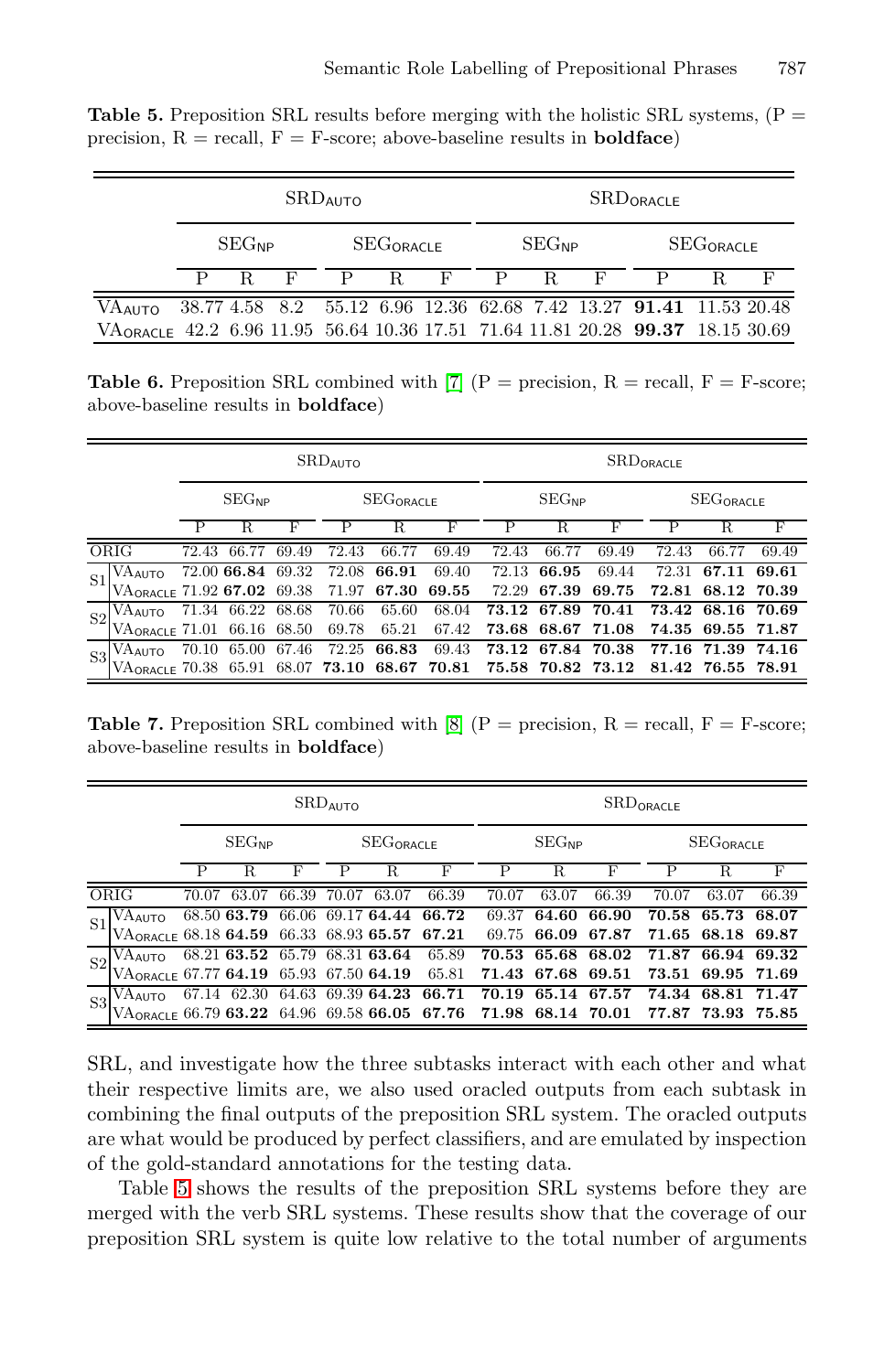|                |                                                                                              | <b>SRD<sub>AUTO</sub></b> |       |                       |       |            |                                                       |       | <b>SRD</b> ORACLE  |       |                                  |                      |                |  |  |
|----------------|----------------------------------------------------------------------------------------------|---------------------------|-------|-----------------------|-------|------------|-------------------------------------------------------|-------|--------------------|-------|----------------------------------|----------------------|----------------|--|--|
|                |                                                                                              | $SEG_{NP}$                |       | SEG <sub>ORACLE</sub> |       | $SEG_{NP}$ |                                                       |       | $\rm SEG_{ORACLE}$ |       |                                  |                      |                |  |  |
|                |                                                                                              |                           |       |                       |       | R.         | F                                                     |       |                    | F     |                                  | R.                   |                |  |  |
|                | ORIG                                                                                         | 71.81                     |       | 66.03                 | 71.81 | 61.11      | 66.03                                                 | 71.81 | 61.11              | 66.03 | 71.81                            | 61.11                | 66.03          |  |  |
| S <sub>1</sub> | VA auto<br>VAORACLE 69.61 62.63 65.94 70.20 63.60 66.74 71.57 64.38 67.79                    |                           |       |                       |       |            | 70.23 61.87 65.78 70.74 62.43 66.32 71.13 62.65       |       |                    | 66.62 | 73.49                            | 72.34 63.83<br>66.60 | 67.82<br>69.87 |  |  |
| S <sub>2</sub> | <b>VA</b> auto<br>VA <sub>ORACLE</sub> 69.14 62.19 65.48 68.84 62.35 65.43 72.79 65.47 68.94 |                           |       |                       |       |            | 69.92 61.60 65.50 69.91 61.69 65.54 72.10 63.50 67.53 |       |                    |       | 74.83 67.82 71.15                | 73.39 64.75 68.80    |                |  |  |
| S <sub>3</sub> | <b>VAAUTO</b><br>VAORACLE 68.77 61.86 65.13 71.59 64.81 68.03 74.19 66.74 70.27              | 69.01                     | 60.66 |                       |       |            | 64.57 71.31 62.57 66.65 72.24 63.49 67.58             |       |                    |       | 76.54 67.15 71.54<br>80.25 72.67 |                      | 76.27          |  |  |

<span id="page-9-1"></span>**Table 8.** Preposition SRL combined with [\[9\]](#page-12-3) (P = precision, R = recall, F = F-score; above-baseline results in **boldface**)

in the testing data, even when oracled outputs from all three subsystems are used (recall  $= 18.15\%$ ). However, this is not surprising because we expected the majority of semantic roles to be noun phrases.

In Tables [6,](#page-8-1) [7](#page-8-2) and [8,](#page-9-1) we show how our preposition SRL system performs when merged with the top 3 systems under the 3 merging strategies introduced in Section [3.6.](#page-7-1) In each table, ORIG refers to the base system without preposition SRL merging.

We can make a few observations from the results of the merged systems. First, out of verb attachment, SRD and segmentation, the SRD module is both: (a) the component with the greatest impact on overall performance, and (b) the component with the greatest differential between the oracle performance and classifier (AUTO) performance. This would thus appear to be the area in which future efforts should be concentrated in order to boost the performance of holistic SRLs through preposition SRL.

Second, the results show that in most cases, the recall of the merged system is higher than that of the original SRL system. This is not surprising given that we are generally relabelling or adding information to the argument structure of each verb, although with the more aggressive merging strategies (namely S2 and S3) it sometimes happens that recall drops, by virtue of the extent of an argument being aversely affected by relabelling. It does seem to point to a complementarity between verb-driven SRL and preposition-specific SRL, however.

Finally, it was somewhat disappointing to see that in no instance did a fullyautomated method surpass the base system in precision or F-score. Having said this, we were encouraged by the size of the margin between the base systems and the fully oracle-based systems, as it supports our base hypothesis that preposition SRL has the potential to boost the performance of holistic SRL systems, up to a margin of 10% in F-score for S3.

## <span id="page-9-0"></span>**4 Analysis and Discussion**

In the previous 2 sections, we presented the methodologies and results of two systems that perform statistical analysis on the semantics of prepositions, each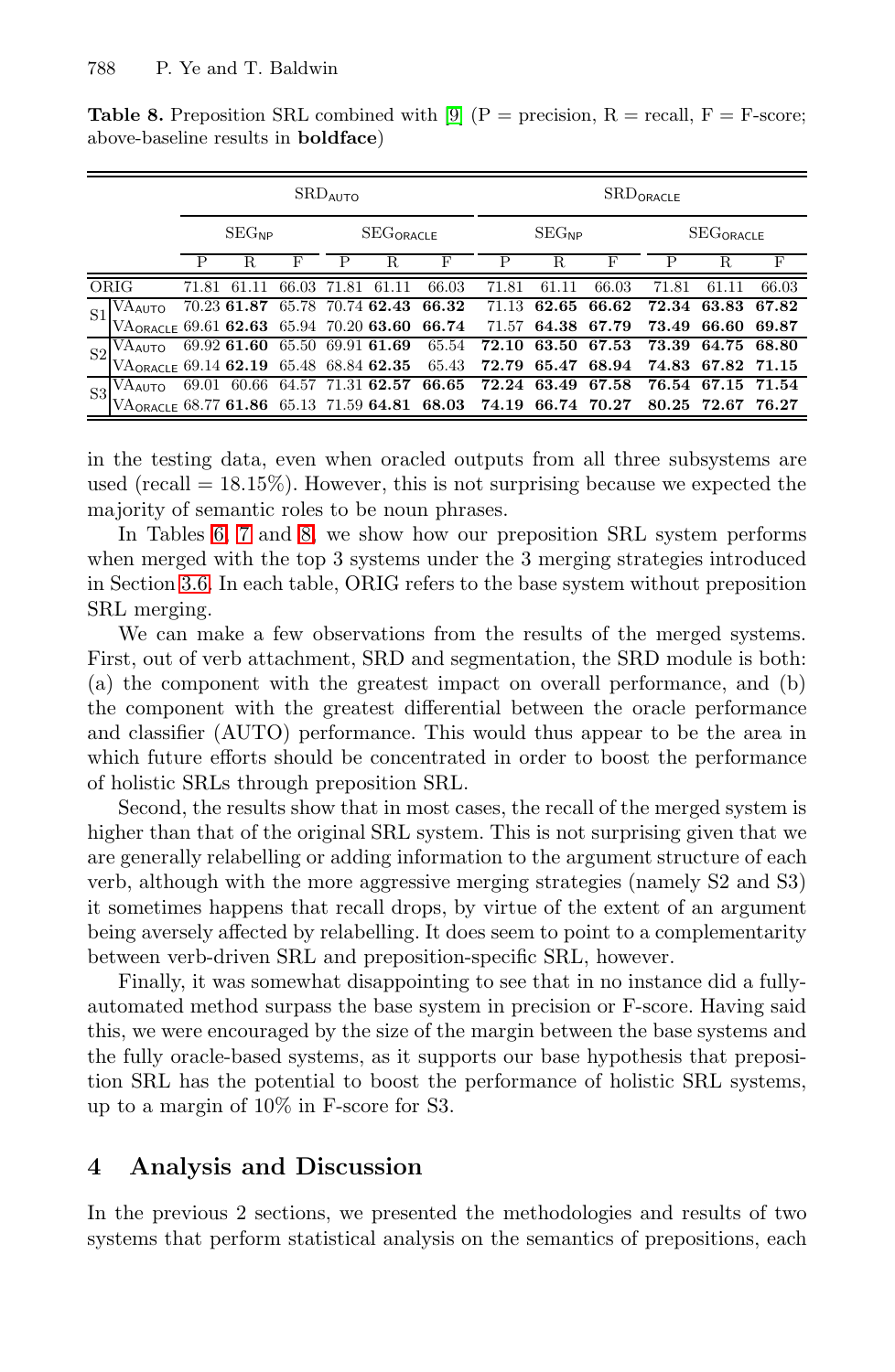using a different data set. The performance of the 2 systems was very different. The SRD system trained on the treebank produced highly credible results, whereas the SRL system trained on CoNLL 2004 SRL data set produced somewhat negative results. In the remainder of this section, we will analyze these results and discuss their significance.

There is a significant difference between the results obtained by the treebank classifier and that obtained by the CoNLL SRL classifier. In fact, even with a very small number of collocation features, the treebank classifier still outperformed the CoNLL SRL classifier. This suggests that the semantic tagging of prepositions is somewhat artificial. This is evident in three ways. First, the proportion of prepositional phrases tagged with semantic roles is small – around 57,000 PPs out of the million-word Treebank corpus. This small proportion suggests that the preposition semantic roles were tagged only in certain prototypical situations. Second, we were able to achieve reasonably high results even when we used a collocation feature set with fewer than 200 features. This further suggests that the semantic roles were tagged for only a small number of verbs in relatively fixed situations. Third, the preposition SRD system for the CoNLL data set used a very similar feature set to the treebank system, but was not able to produce anywhere near comparable results. Since the CoNLL dataset is aimed at holistic SRL across all argument types, it incorporates a much larger set of verbs and tagging scenarios; as a result, the semantic role labelling of PPs is far more heterogeneous and realistic than is the case in the treebank. Therefore, we conclude that the results of our treebank preposition SRD system are not very meaningful in terms of predicting the success of the method at identifying and semantically labelling PPs in open text.

A few interesting facts came out of the results over the CoNLL dataset. The most important one is that by using an independent preposition SRL system, the results of a general verb SRL system can be significantly boosted. This is evident because when the oracled results of all three subtasks were used, the merged results were around 10% higher than those for the original systems, in all three cases. Unfortunately, it was also evident from the results that we were not successful in automating preposition SRL. Due to the strictness of the CoNLL evaluation, it was not always possible to achieve a better overall performance by improving just one of the three subsystems. For example, in some cases, worse results were achieved by using the oracled results for PPA, and the results produced by SRD classifier than using the PPA classifier and the SRD classifiers in conjunction. The reason for the worse results is that in our experiments, the oracled PPA always identifies more prepositions attached to verbs than the PPA classifier, therefore more prepositions will be given semantic roles by the SRD classifier. However, since the performance of the SRD classifier is not high, and the segmentation subsystem does not always produce the same semantic role boundaries as the CoNLL data set, most of these additional prepositions would either be given a wrong semantic role or wrong phrasal extent (or both), thereby causing the overall performance to fall.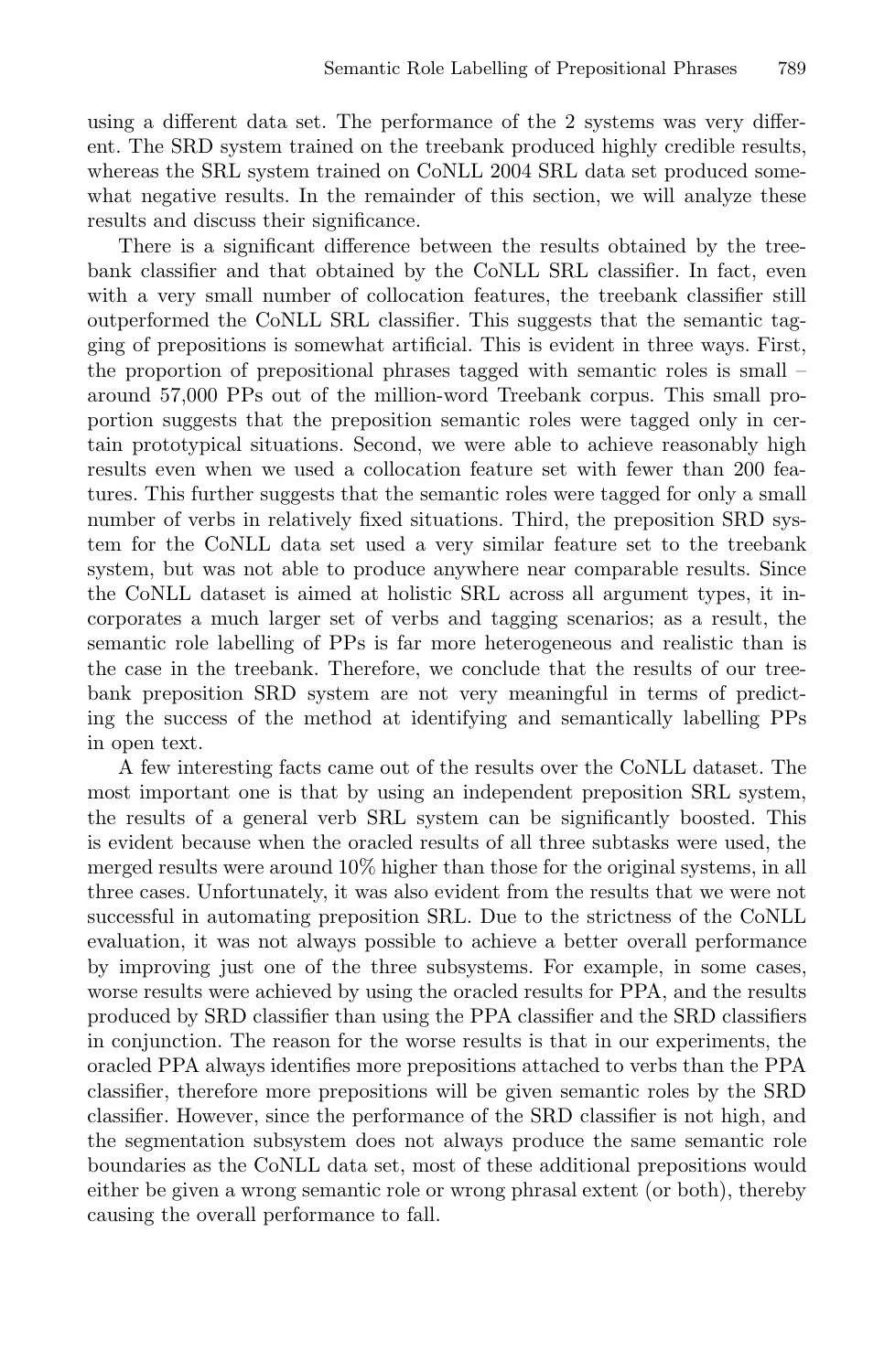Finally, it is evident that the merging strategy also plays an important role in determining the performance of the merged preposition SRL and verb SRL systems: when the performance of the preposition SRL system is high, a more preposition-oriented merging scheme would produce better overall results, and vice versa.

# **5 Conclusion and Future Work**

In this paper, we have proposed a method for labelling preposition semantics and deployed the method over two different data sets involving preposition semantics. We have shown that preposition semantics is not a trivial problem in general, and also that has the potential to complement other semantic analysis tasks, such as semantic role labelling.

Our analysis of the results of the preposition SRL system shows that significant improvement in all three stages of preposition semantic role labelling namely verb attachment, preposition semantic role disambiguation and argument segmentation—must be achieved before preposition SRL can make a significant contribution to holistic SRL. The unsatisfactory results of our CoNLL preposition SRL system show that the relatively simplistic feature sets used in our research are far from sufficient. Therefore, we will direct our future work towards using additional NLP tools, information repositories and feature engineering to improve all three stages of preposition semantic role labelling.

# **Acknowledgements**

We would like to thank Phil Blunsom and Steven Bird for their suggestions and encouragement, Tom O'Hara for providing insight into the inner workings of his semantic role disambiguation system, and the anonymous reviewers for their comments.

# **References**

- <span id="page-11-1"></span><span id="page-11-0"></span>1. Marcus, M.P., Marcinkiewicz, M.A., Santorini, B.: Building a large annotated corpus of English: the Penn treebank. Computational Linguistics **19** (1993) 313–330
- <span id="page-11-2"></span>2. O'Hara, T., Wiebe, J.: Preposition semantic classification via treebank and FrameNet. In: Proc. of the 7th Conference on Natural Language Learning (CoNLL-2003), Edmonton, Canada (2003)
- <span id="page-11-3"></span>3. Miller, G.A.: WordNet: a lexical database for English. Communications of the ACM **38** (1995) 39–41
- <span id="page-11-4"></span>4. Berger, A.L., Pietra, V.J.D., Pietra, S.A.D.: A maximum entropy approach to natural language processing. Computational Linguistics **22** (1996) 39–71
- <span id="page-11-5"></span>5. Carreras, X., Màrquez, L.: Introduction to the CoNLL-2004 shared task: Semantic role labeling. In: Proc. of the 8th Conference on Natural Language Learning (CoNLL-2004), Boston, USA (2004) 89–97